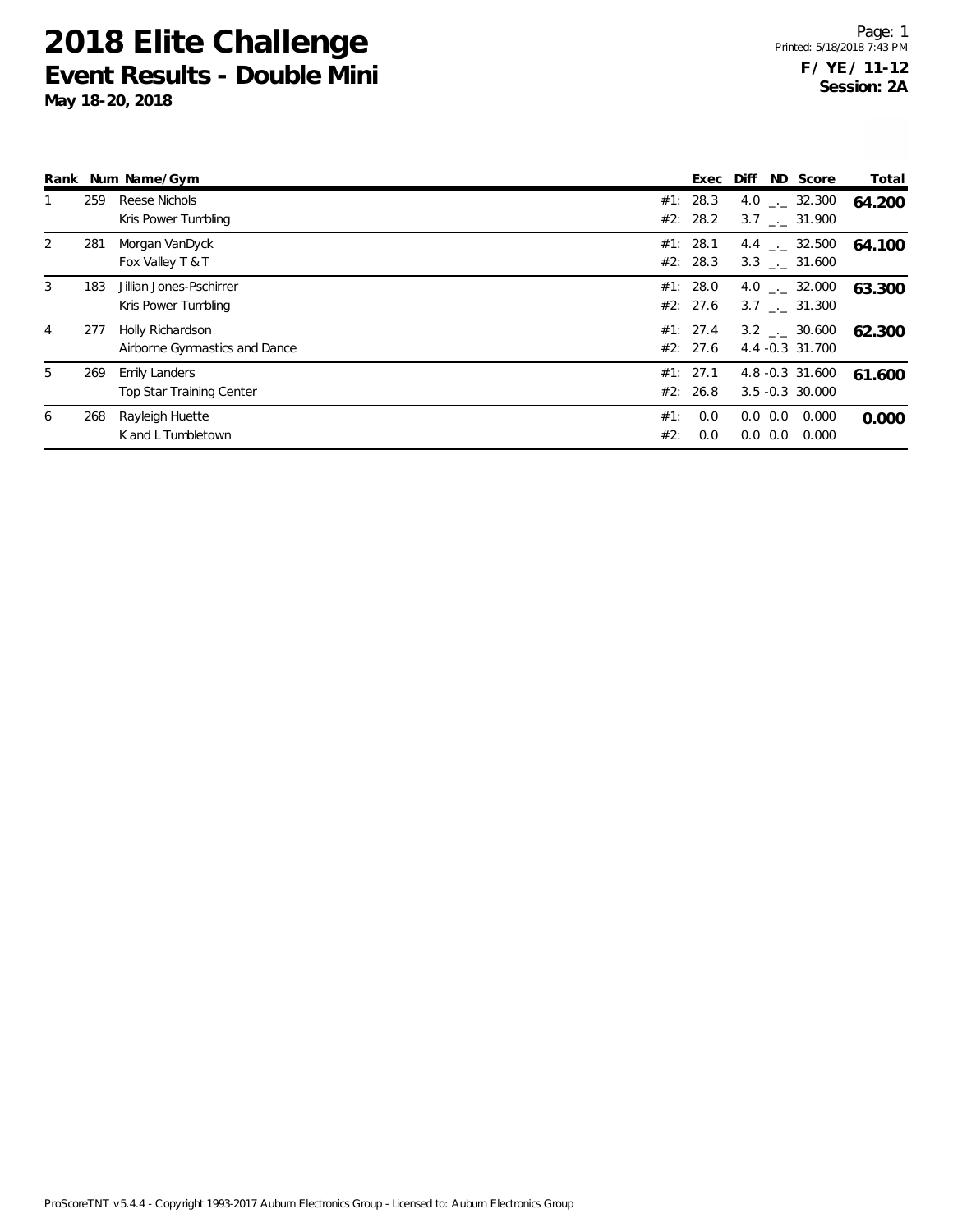|   |     | Rank Num Name/Gym     | Exec Diff |  | ND Score                | Total  |
|---|-----|-----------------------|-----------|--|-------------------------|--------|
|   | 258 | Micah Miner           | #1: 27.8  |  | 4.8 0.0 32.600          | 66.500 |
|   |     | Kris Power Tumbling   | #2: 29.1  |  | 4.8 0.0 33.900          |        |
| 2 | 270 | Van Larson            |           |  | #1: 27.1 5.2 0.0 32.300 | 64.700 |
|   |     | Air Sports            | #2: 28.1  |  | 4.3 0.0 32.400          |        |
| 3 | 190 | Cristian Orth         | #1: 28.3  |  | 4.4 0.0 32.700          | 64.600 |
|   |     | Flip Force Gymnastics | #2: 28.3  |  | 3.6 0.0 31.900          |        |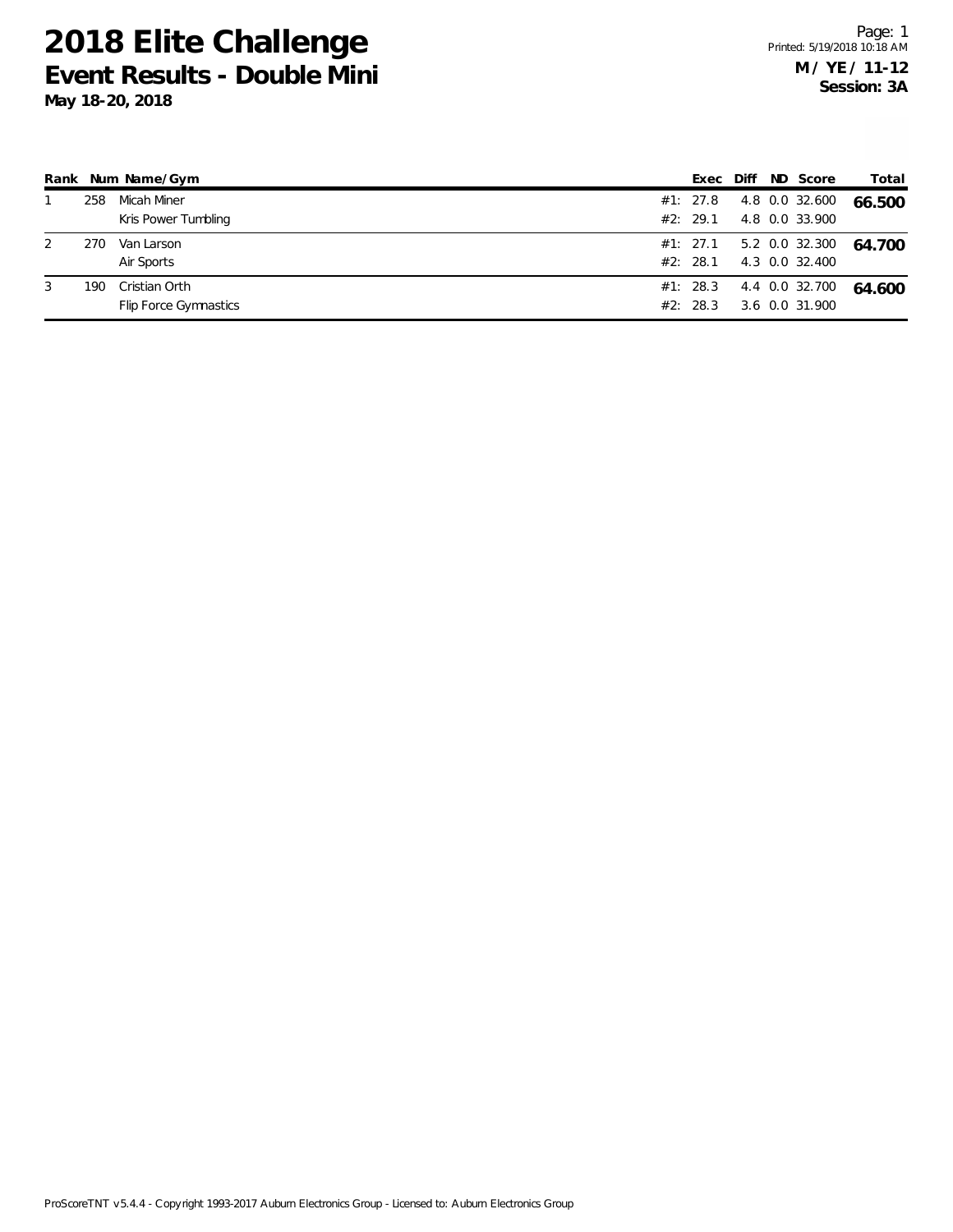|                |     | Rank Num Name/Gym                        | Exec                 | Diff | ND Score                                               | Total  |
|----------------|-----|------------------------------------------|----------------------|------|--------------------------------------------------------|--------|
|                | 262 | Shelby Nobuhara<br>High Altitude         | #1: 27.6<br>#2: 27.9 |      | $6.8 - 0.9$ 33.500<br>$6.0$ . 33.900                   | 67.400 |
| $\overline{2}$ | 274 | Sharlotta Mozes<br>Air Sports            | #1: 28.4<br>#2: 28.1 |      | $5.2$ $_{\leftarrow}$ 33.600<br>$5.2$ $_{\sim}$ 33.300 | 66.900 |
| 3              | 260 | Aliah Raga<br>Dulles Gymnastics Academy  | #1: 28.4<br>#2: 28.0 |      | $5.2 -0.3$ 33.300<br>5.2 . 33.200                      | 66.500 |
| 4              | 272 | Krista McNary<br>Victoria Gymagic Inc.   | #1: 27.7<br>#2: 27.2 |      | $5.2$ $_{\sim}$ 32.900<br>$5.2 -0.3$ 32.100            | 65.000 |
| 5              | 279 | Sophie Stone<br>3TI                      | #1: 27.3<br>#2: 28.2 |      | 4.8 -0.9 31.200<br>4.8 $\qquad$ $-$ 33.000             | 64.200 |
| 6              | 265 | Sahanna Doherty<br>Fox Valley T & T      | #1: 27.2<br>#2: 27.7 |      | 4.4 -0.3 31.300<br>4.4 $\qquad$ 32.100                 | 63.400 |
|                | 192 | Brooke Warzecha<br>Victoria Gymagic Inc. | #1: 20.0<br>#2: 28.5 |      | $2.4$ $_{\sim}$ 22.400<br>4.4 $\ldots$ 32.900          | 55.300 |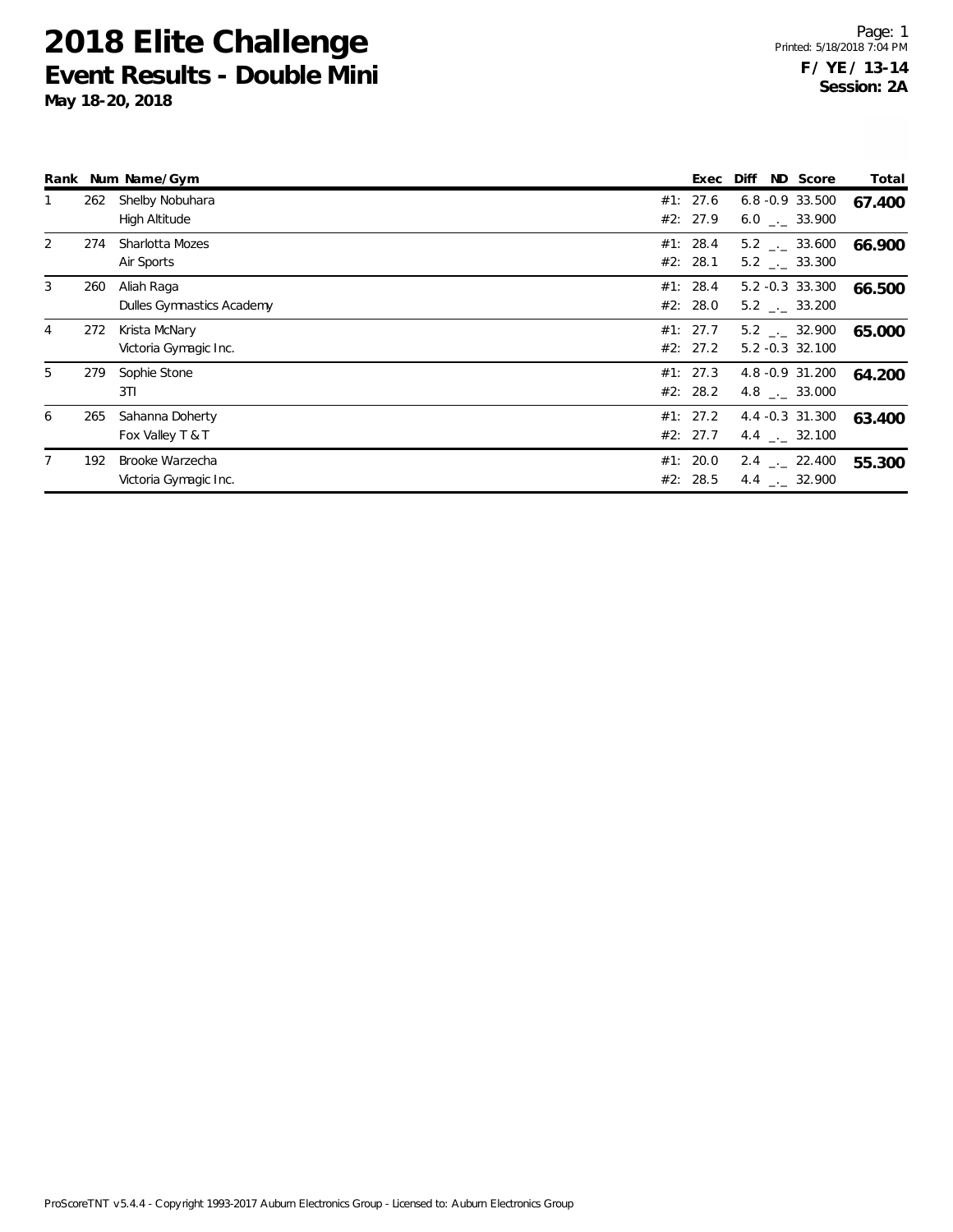| Rank           |     | Num Name/Gym                                           |            | Exec                 | Diff |             | ND Score                               | Total  |
|----------------|-----|--------------------------------------------------------|------------|----------------------|------|-------------|----------------------------------------|--------|
|                | 264 | Changa Anderson<br>Silver Stars Gymnastics             | #1:<br>#2: | 29.1<br>28.7         |      |             | 6.8 0.0 35.900<br>$6.4 -0.9$ 34.200    | 70.100 |
| $\overline{2}$ | 273 | Tomas Minc<br>Dynamite Gymnastics                      | #1:<br>#2: | 28.2<br>28.0         |      |             | 6.8 0.0 35.000<br>$6.4 -0.9$ 33.500    | 68.500 |
| 3              | 261 | Cub Chivington<br>Wasatch T&T                          | #2:        | #1: 28.4<br>27.9     |      |             | $6.0 - 0.9 33.500$<br>7.2 - 0.9 34.200 | 67.700 |
| 4              | 267 | <b>Braxton Higgins</b><br>Skywalkers                   | #2:        | #1: 28.1<br>28.3     |      |             | 5.2 0.0 33.300<br>$5.2 - 1.2$ 32.300   | 65.600 |
| 5              | 282 | Jace Williams<br>North Valley Gymnastics               | #1:<br>#2: | 27.7<br>27.7         |      |             | 5.2 0.0 32.900<br>4.8 0.0 32.500       | 65.400 |
| 6              | 276 | David Pritchard<br>Airborne Gymnastics and Dance       | #1:<br>#2: | 27.8<br>27.8         |      |             | 5.2 0.0 33.000<br>4.8 -0.3 32.300      | 65.300 |
| $\overline{7}$ | 275 | Jayce Percival<br>Gymnast Factory                      |            | #1: 27.9<br>#2: 27.7 |      |             | 5.2 -0.9 32.200<br>5.2 0.0 32.900      | 65.100 |
| 8              | 256 | Alexander Cole<br>Dynamite Gymnastics                  |            | #1: 25.7<br>#2: 27.8 |      |             | 5.2 -0.9 30.000<br>4.8 - 0.9 31.700    | 61.700 |
| 9              | 266 | Garrett George<br>Merino Trampoline Gymnastics Academy | #1:<br>#2: | 20.1<br>27.5         |      |             | 2.4 0.0 22.500<br>4.8 -0.3 32.000      | 54.500 |
| 10             | 271 | Ryan Maccagnan<br><b>Stars Gymnastics</b>              | #1:<br>#2: | 28.7<br>0.0          |      | $0.0 \ 0.0$ | $6.8 - 0.9$ 34.600<br>0.000            | 34.600 |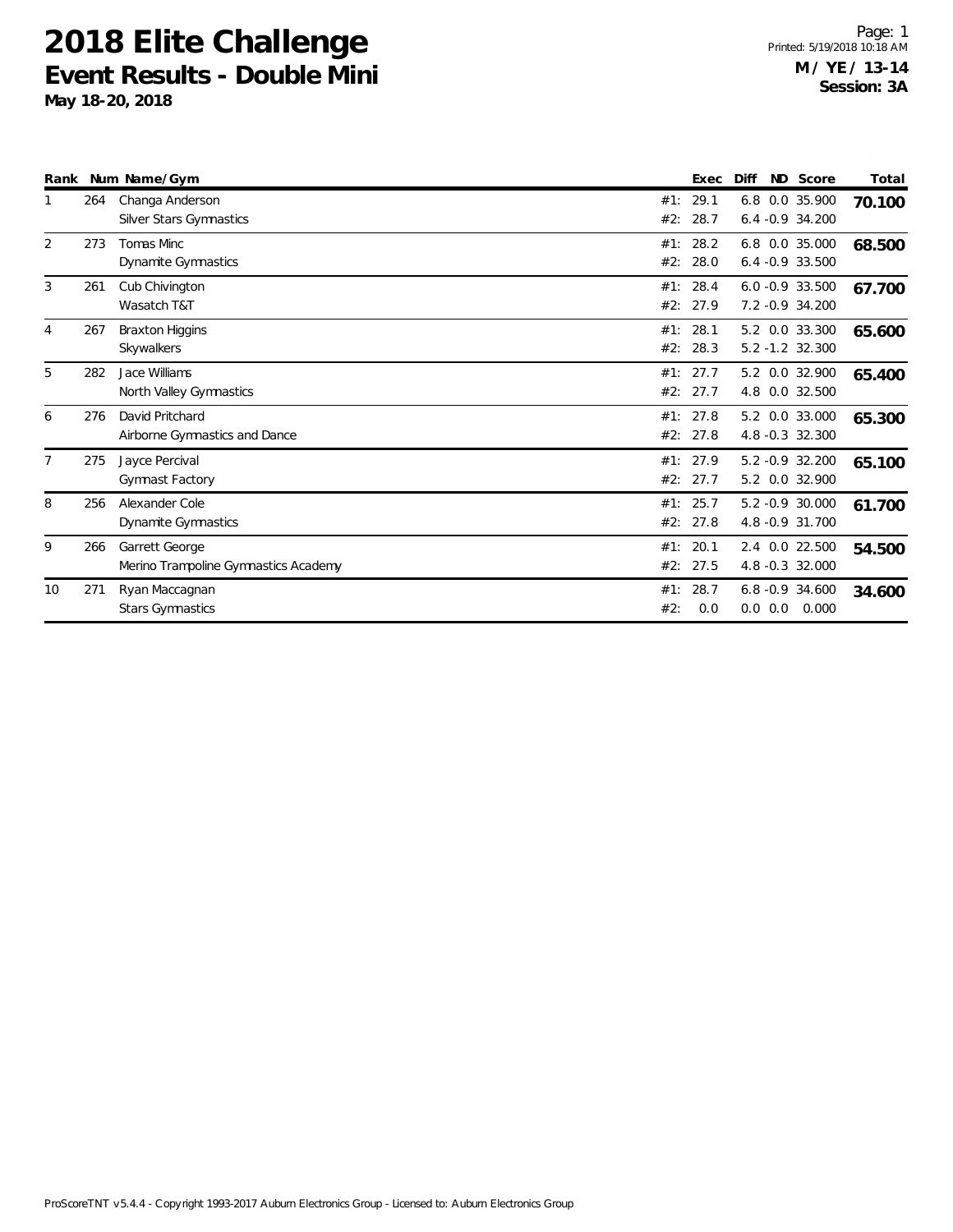|   |     | Rank Num Name/Gym          |          |  | Exec Diff ND Score               | Total  |
|---|-----|----------------------------|----------|--|----------------------------------|--------|
|   | 114 | Emma Mobley                | #1: 28.2 |  | $5.2$ $_{\leftarrow}$ 33.400     | 64.900 |
|   |     | Scottsdale Gymnastics      | #2: 27.6 |  | 4.8 -0.9 31.500                  |        |
| 2 | 138 | Paulina Holmberg           |          |  | $#1: 27.5 \t 5.2 -1.2 \t 31.500$ | 63.000 |
|   |     | Gleasons Gymnastics School |          |  | #2: 28.2 3.3 $\_\_$ 31.500       |        |
| 3 | 230 | Trinity Van Natta          | #1: 25.3 |  | 5.2 -0.3 30.200                  | 60.800 |
|   |     | Integrity Athletics        | #2: 28.1 |  | 3.4 -0.9 30.600                  |        |
|   |     |                            |          |  |                                  |        |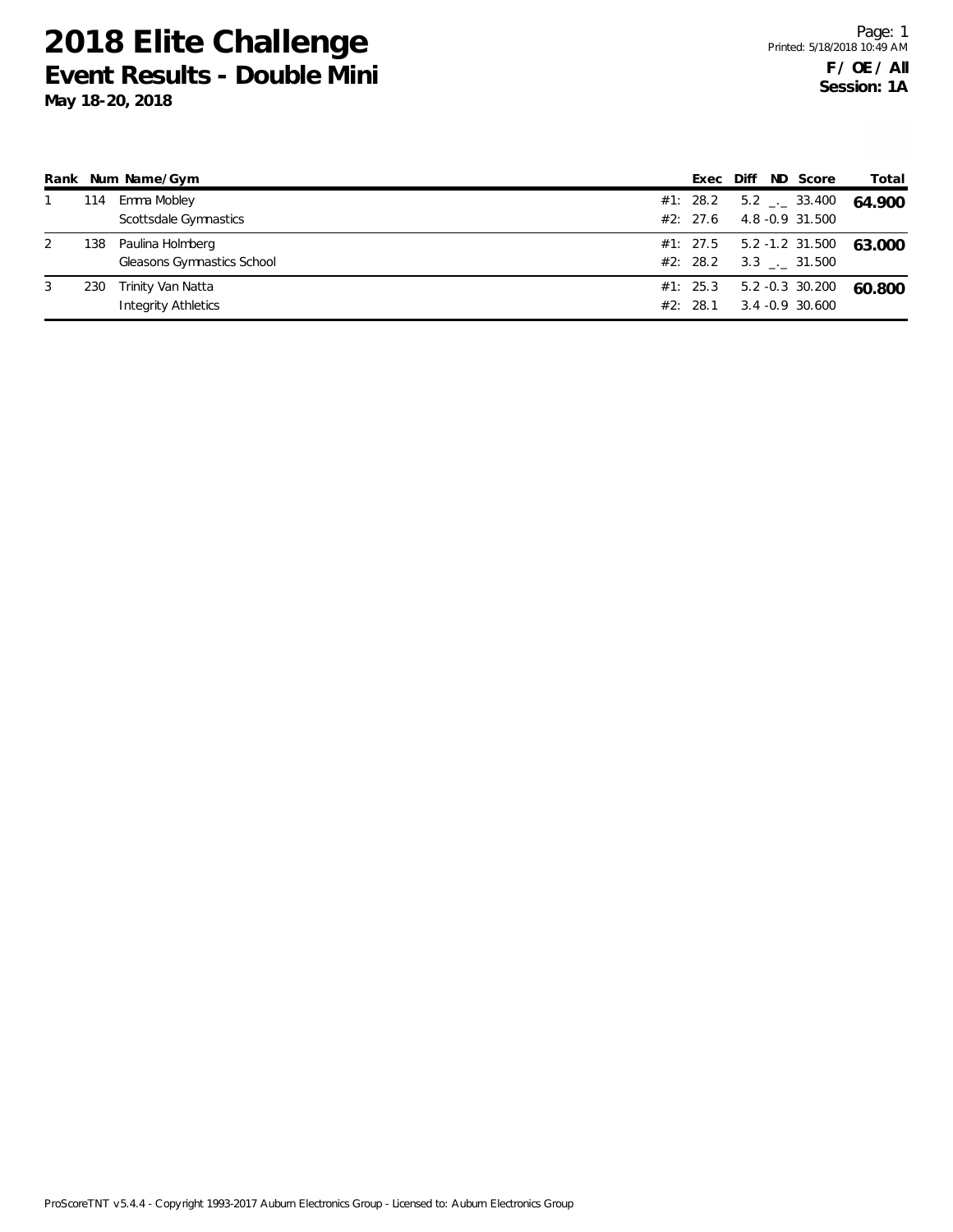| Rank |     | Num Name/Gym                                     |            | Exec             | Diff                                    | ND Score       | Total  |
|------|-----|--------------------------------------------------|------------|------------------|-----------------------------------------|----------------|--------|
|      | 110 | Andres Villa<br>Gleasons Gymnastics School       | #1:<br>#2: | 27.4<br>28.4     | $6.0 - 1.2$ 32.200<br>7.2 0.0 35.600    |                | 67.800 |
| 2    | 223 | <b>Tate Simmons</b><br><b>Amplify Gymnastics</b> | #1:<br>#2: | 28.0<br>27.8     | $6.8 - 1.2$ 33.600<br>$6.4 -0.9$ 33.300 |                | 66.900 |
| 3    | 224 | Emilio Lehmer<br>North Valley Gymnastics         | #1:<br>#2: | 28.1<br>28.0     | 6.0 0.0 34.100<br>5.6 -0.9 32.700       |                | 66.800 |
| 4    | 222 | Keith Eldridge<br>Integrity Athletics            | #1:<br>#2: | 27.5<br>28.4     | $5.2 -0.3$ 32.400<br>5.6 0.0 34.000     |                | 66.400 |
| 5    | 228 | Dayton Loynd<br>Scottsdale Gymnastics            | #1:<br>#2: | 28.0<br>27.7     | 5.2 -0.3 32.900<br>5.2 0.0 32.900       |                | 65.800 |
| 6    | 105 | Derek Smegal<br>Dynamite Gymnastics              | #1:        | 27.9<br>#2: 27.8 | $6.0 -0.9$ 33.000<br>5.6 -1.5 31.900    |                | 64.900 |
| 7    | 226 | Tenma Ide<br>Airborne Gymnastics and Dance       | #1:        | 27.3<br>#2: 27.7 | 5.2 -1.2 31.300<br>4.8 0.0 32.500       |                | 63.800 |
| 8    | 106 | David Sulistyo<br>Gleasons Gymnastics School     | #1:<br>#2: | 27.1<br>27.8     | $5.2 - 1.2$ 31.100<br>3.9 0.0 31.700    |                | 62.800 |
| 9    | 229 | Simon Smith<br>High Altitude                     | #1:<br>#2: | 0.0<br>0.0       | $0.0\ 0.0$<br>0.0 0.0                   | 0.000<br>0.000 | 0.000  |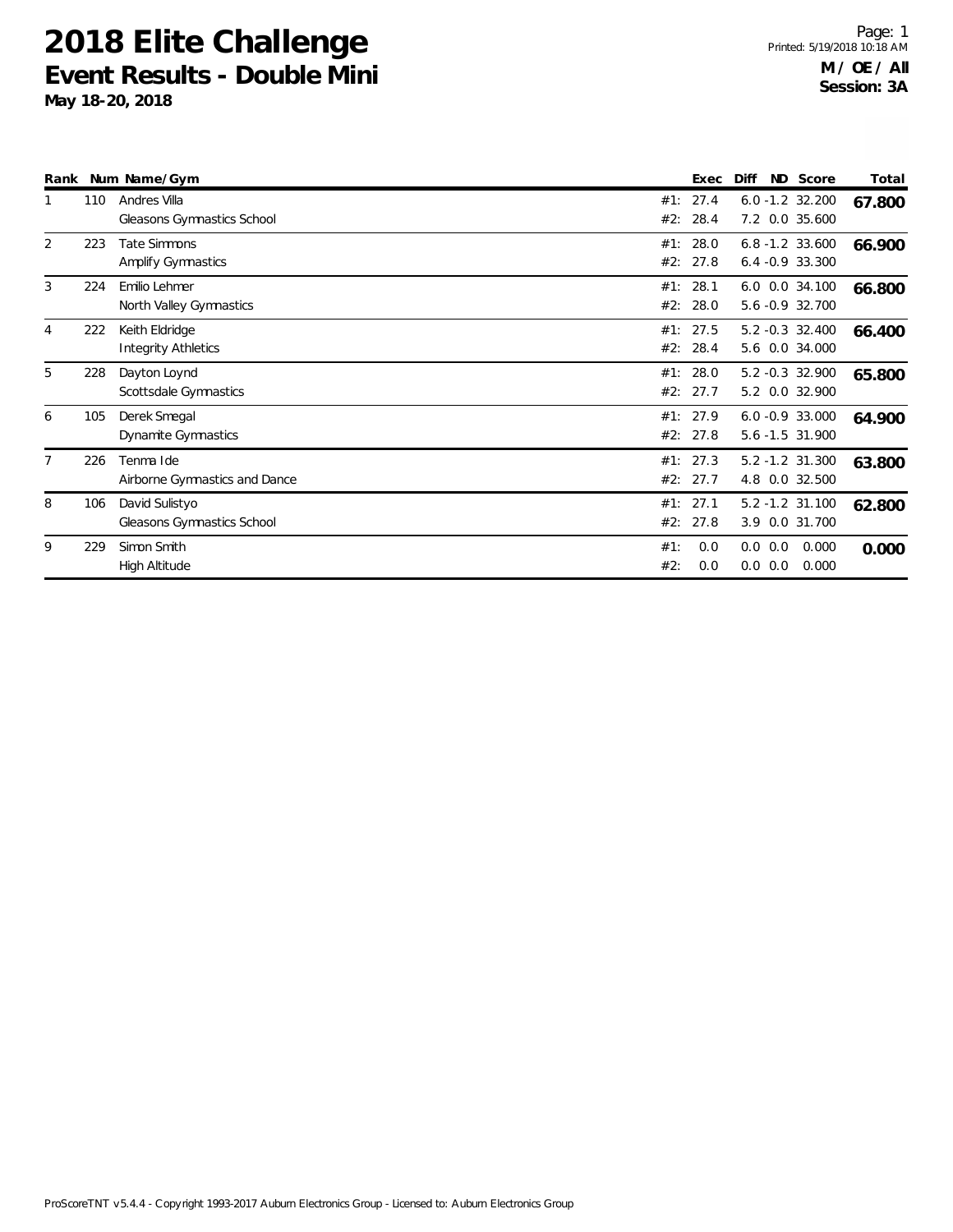|   |     | Rank Num Name/Gym                                         | Exec                 | Diff | ND Score                                     | Total  |
|---|-----|-----------------------------------------------------------|----------------------|------|----------------------------------------------|--------|
| 1 | 212 | Andi Holmes<br>North Valley Gymnastics                    | #1: 28.6<br>#2: 28.2 |      | $6.0$ _._ 34.600<br>5.6 . 33.800             | 68.400 |
| 2 | 214 | Kayttie Nakamura<br>Hawaii Academy                        | #1: 27.7<br>#2: 28.3 |      | $5.6$ $_{-1}$ 33.300<br>$5.6$ $-.$ 33.900    | 67.200 |
| 3 | 218 | Sydney Senter<br>Hawaii Academy                           | #1: 27.5<br>#2: 28.1 |      | $5.6$ $_{\sim}$ 33.100<br>$6.8 - 0.9$ 34.000 | 67.100 |
| 4 | 204 | Maia Amano<br>Hawaii Academy                              | #1: 27.8<br>#2: 28.6 |      | 5.2 . 33.000<br>$4.8$ $_{-}$ 33.400          | 66.400 |
| 5 | 219 | Allie Singer<br>World Elite                               | #1: 27.6<br>#2: 28.9 |      | 5.2 -0.9 31.900<br>4.8 $\frac{1}{2}$ 33.700  | 65.600 |
| 6 | 210 | Anna Cate Goodson<br>Merino Trampoline Gymnastics Academy | #1: 26.8<br>#2: 26.7 |      | 4.8 -0.3 31.300<br>4.8 -0.9 30.600           | 61.900 |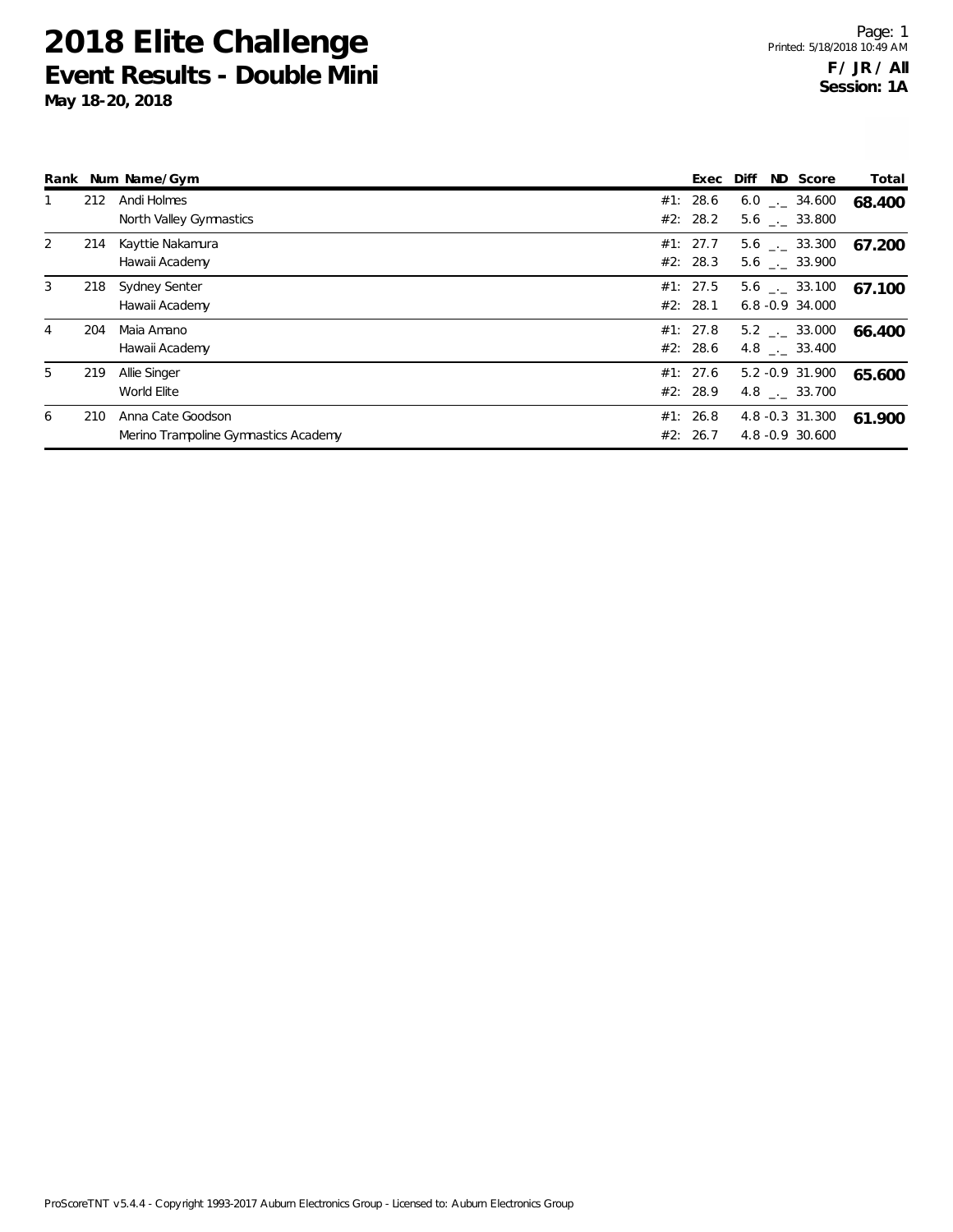|              |     | Rank Num Name/Gym                                       |     | Exec             | Diff                                | ND Score | Total  |
|--------------|-----|---------------------------------------------------------|-----|------------------|-------------------------------------|----------|--------|
| $\mathbf{1}$ | 199 | Charlie Larson                                          |     | #1: 28.6         | 7.4 -0.3 35.700                     |          | 71.900 |
|              |     | Gypsy Flyers Maple Grove                                |     | #2: 28.7         | 8.4 - 0.9 36.200                    |          |        |
| 2            | 211 | <b>Trevor Harder</b>                                    | #1: | 28.1             | $6.8$ $_{\leftarrow}$ 34.900        |          | 69.800 |
|              |     | Flip Force Gymnastics LLC                               |     | #2: 28.1         | 6.8 0.0 34.900                      |          |        |
| 3T           | 217 | Joshua Rasoul                                           | #1: | 27.6             | 6.8 0.0 34.400                      |          | 69.400 |
|              |     | So Cal TTC                                              |     | #2: 29.0         | 6.0 0.0 35.000                      |          |        |
| 4T           | 206 | Aidan Casey                                             |     | #1: 27.9         | 7.6 -0.3 35.200                     |          | 69.400 |
|              |     | Seattle Gymnastics-Ballard                              |     | #2: 27.4         | 6.8 0.0 34.200                      |          |        |
| 5            | 196 | Julian Wright                                           |     | #1: 28.1         | 7.2 -0.3 35.000                     |          | 68.400 |
|              |     | Silver Stars Gymnastics                                 |     | #2: 27.8         | 6.8 -1.2 33.400                     |          |        |
| 6            | 202 | Aniket Rahane                                           |     | #1: 28.4         | 6.4 - 0.9 33.900                    |          | 68.200 |
|              |     | Team Legacy (Coach Patty Gymnastics)                    |     | #2: 27.6         | 7.6 -0.9 34.300                     |          |        |
| 7            | 220 | <b>Weston Sitz</b>                                      |     | #1: 28.6         | 7.2 - 0.9 34.900                    |          | 68.000 |
|              |     | Eagle Gymnastics Academy                                |     | #2: 27.2         | $6.8 - 0.9$ 33.100                  |          |        |
| 8            | 213 | Andrew Kehias                                           |     | #1: 28.2         | $7.2$ _ 35.400                      |          | 67.300 |
|              |     | Top Star Training Center                                |     | #2: 27.5         | 4.4 $_{\leftarrow}$ 31.900          |          |        |
| 9            | 198 | Raf Bryant                                              |     | #1: 28.0         | 6.0 -1.2 32.800                     |          |        |
|              |     | <b>Integrity Athletics</b>                              |     | #2: 28.0         | $6.4$ $-2$ 34.400                   |          | 67.200 |
| 10           | 208 | Nick Francken                                           |     | #1: 27.7         | 5.6 -0.9 32.400                     |          |        |
|              |     | Tornado Sport Club                                      |     | #2: 27.6         | $6.0$ _ $-$ 33.600                  |          | 66.000 |
| 11           | 215 | Logan Neff                                              |     | #1: 27.4         | $5.6$ _ $-2.33.000$                 |          |        |
|              |     | <b>Integrity Athletics</b>                              |     | #2: 27.6         | 5.6 -0.3 32.900                     |          | 65.900 |
|              |     |                                                         |     |                  |                                     |          |        |
| 12           | 205 | Dylan Byrne<br>Dulles Gymnastics Academy                | #1: | 27.4<br>#2: 27.1 | 5.2 0.0 32.600<br>$6.4 -0.3$ 33.200 |          | 65.800 |
|              |     |                                                         |     |                  |                                     |          |        |
| 13           | 203 | Liam Warsaw<br>West Texas Trampoline & Tumbling Explosi | #1: | 27.8<br>#2: 28.6 | 5.6 -1.5 31.900<br>4.8 0.0 33.400   |          | 65.300 |
|              |     |                                                         |     |                  |                                     |          |        |
| 14           | 221 | Elijah Vogel                                            | #1: | 27.8<br>#2: 27.6 | 5.6 -0.3 33.100<br>5.6 -1.2 32.000  |          | 65.100 |
|              |     | Airborne Gymnastics and Dance                           |     |                  |                                     |          |        |
| 15           | 216 | Zachary Ramacci                                         |     | #1: 27.6         | $6.0 -0.9$ 32.700                   |          | 64.200 |
|              |     | Midwest Training                                        |     | #2: 24.9         | $6.9 - 0.3$ 31.500                  |          |        |
| 16           | 201 | Haydn Fitzgerald                                        |     | #1: 20.5         | $2.4$ $_{\leftarrow}$ 22.900        |          | 57.800 |
|              |     | Seattle Gymnastics-Ballard                              |     | #2: 28.6         | 7.2 - 0.9 34.900                    |          |        |
| 17           | 107 | Jett Lively                                             |     | #1: 20.0         | $2.4$ $_{\leftarrow}$ 22.400        |          | 55.400 |
|              |     | World Champions Centre                                  |     | #2: 27.1         | 6.8 - 0.9 33.000                    |          |        |
| 18           | 200 | Dylan McGuire                                           | #1: | 24.6             | 5.2 -1.2 28.600                     |          | 28.600 |
|              |     | Trevino's Gymnastics                                    | #2: | 0.0              | $0.0$ _._ 0.000                     |          |        |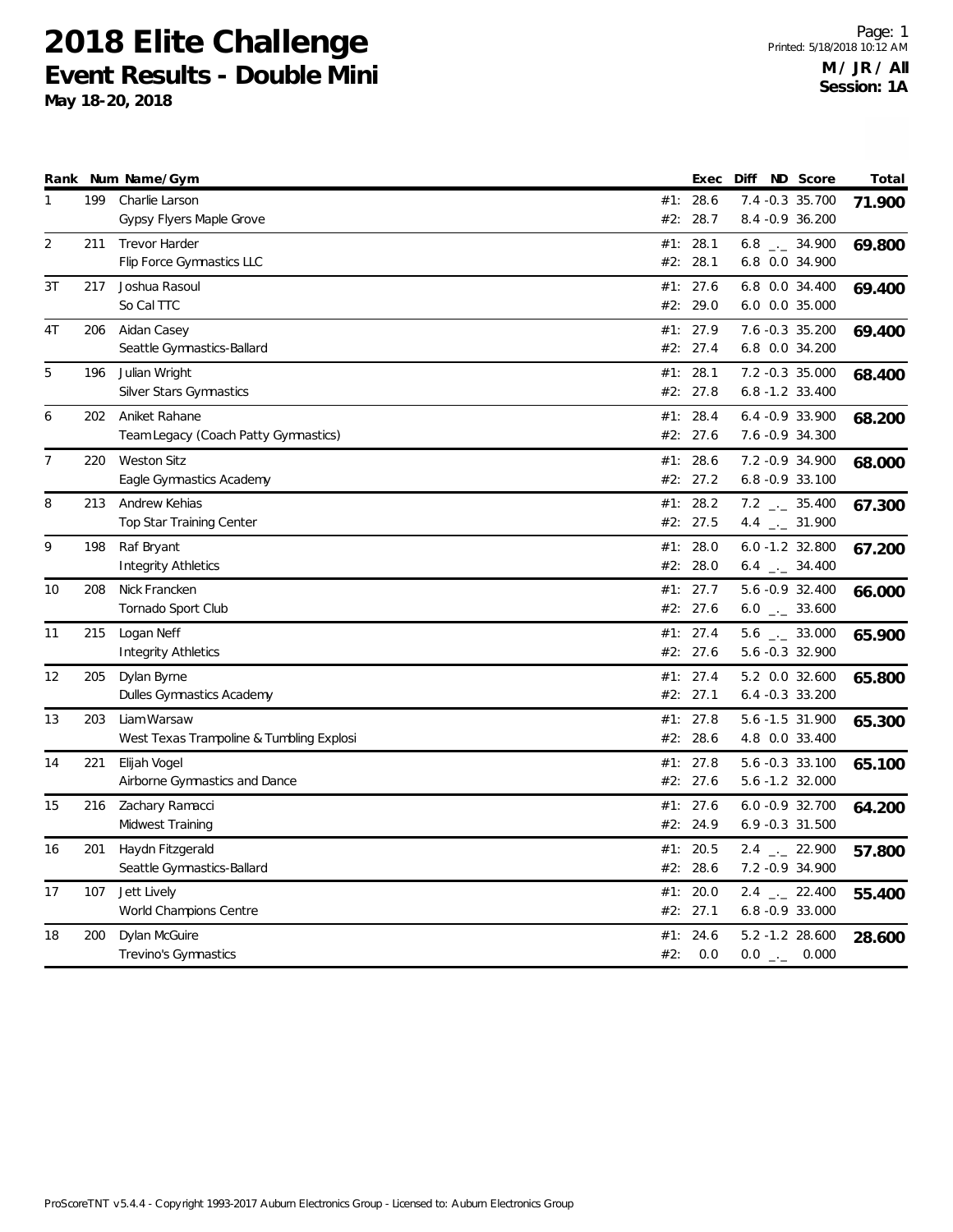|                |     | Rank Num Name/Gym                                      |            |                      | Exec Diff ND Score                              | Total  |
|----------------|-----|--------------------------------------------------------|------------|----------------------|-------------------------------------------------|--------|
|                | 253 | Kristle Lowell<br>Morgan Park Sports Center            | #1:        | 28.2<br>#2: 27.8     | $6.8$ _._ 35.000<br>7.6 -0.9 34.500             | 69.500 |
| 2              | 255 | Tristan Van Natta<br>Integrity Athletics               | #2:        | #1: 28.1<br>28.8     | $6.4$ $-.$ 34.500<br>$6.0$ _._ 34.800           | 69.300 |
| 3              | 252 | Paige Howard<br>World Elite                            | #1:<br>#2: | 28.5<br>28.0         | $6.8 - 0.9$ 34.400<br>$6.4 -0.3$ 34.100         | 68.500 |
| 4              | 251 | Kellyn Euhus<br><b>Top Star Training Center</b>        |            | #1: 27.7<br>#2: 27.9 | $6.4$ $-2$ 34.100<br>$6.0$ _._ 33.900           | 68.000 |
| 5              | 240 | Lacey Jenkins<br>Phoenix Elite                         |            | #1: 27.7<br>#2: 27.3 | 6.4 . 34.100<br>$6.8 - 0.3$ 33.800              | 67.900 |
| 6              | 236 | Kiley Lockett<br>World Elite                           | #2:        | #1: 27.6<br>27.9     | 6.8 -0.9 33.500<br>$6.4$ $-.$ 34.300            | 67.800 |
| $\overline{7}$ | 233 | Michiko Sharpe<br>World Champions Centre               | #1:        | 28.5<br>#2: 28.5     | $6.0$ _._ 34.500<br>5.6 -1.2 32.900             | 67.400 |
| 8              | 239 | Mikaela Hunter<br>Team Legacy (Coach Patty Gymnastics) |            | #1: 27.9<br>#2: 28.4 | $5.2$ _._ 33.100<br>$5.2$ _ $-$ 33.600          | 66.700 |
| 9              | 232 | Susan Gill<br>So Cal TTC                               |            | #1: 28.2<br>#2: 28.2 | 5.6 -0.3 33.500<br>4.8 $\qquad$ 33.000          | 66.500 |
| 10             | 241 | Kelly Keitel<br>Top Star Training Center               |            | #1: 27.6<br>#2: 26.9 | $6.0 -0.3$ 33.300<br>4.8 - 0.9 30.800           | 64.100 |
| 11             | 246 | Ariel Kibler<br>Phoenix Elite                          |            | #1: 19.9<br>#2: 27.3 | $2.4$ $_{\leftarrow}$ 22.300<br>5.6 -0.3 32.600 | 54.900 |